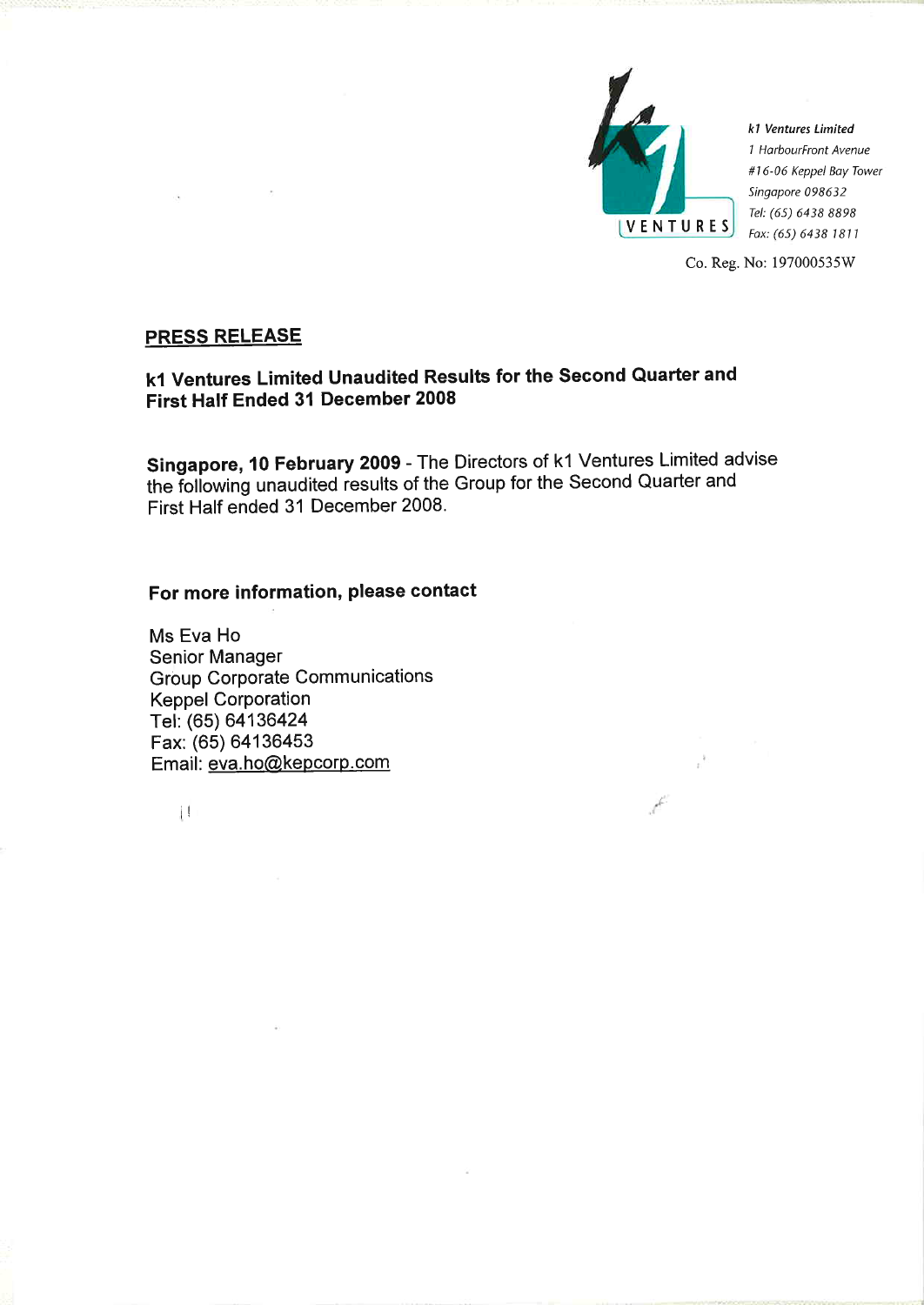# **K1 VENTURES LIMITED**

Co. Reg. No. 197000535W (Incorporated in the Republic of Singapore)

# **SECOND QUARTER 2009 FINANCIAL STATEMENTS**

# **UNAUDITED RESULTS FOR SECOND QUARTER AND HALF YEAR ENDED 31 DECEMBER 2008**

The Directors of **k1 Ventures Limited** advise the following unaudited results of the Group for the second quarter and half year ended 31 December 2008.

## **1. GROUP PROFIT AND LOSS ACCOUNT for the second quarter and half year ended 31 December 2008**

|                                                                  | Note | 1 Oct 08<br>to<br>31 Dec 08 | 1 Oct 07<br>to<br>31 Dec 07 | $+$ /(-) %           | 1 Jul 08<br>to<br>31 Dec 08 | 1 Jul 07<br>to<br>31 Dec 07 | $+$ /(-) %           |
|------------------------------------------------------------------|------|-----------------------------|-----------------------------|----------------------|-----------------------------|-----------------------------|----------------------|
| <b>Continuing Operations</b>                                     |      | \$'000                      | \$'000                      |                      | \$'000                      | \$'000                      |                      |
|                                                                  |      |                             |                             |                      |                             |                             |                      |
| Revenue                                                          | 1a   | 26,314                      | 131,600                     | (80.00)              | 52,879                      | 174,705                     | (69.73)              |
| Net carrying value of                                            |      |                             |                             |                      |                             |                             |                      |
| Investments disposed<br>Staff costs                              |      | (2,871)                     | (44, 595)<br>(3,672)        | <b>NM</b><br>(21.81) | (6, 307)                    | (44, 595)<br>(7, 271)       | <b>NM</b><br>(13.26) |
| Depreciation and amortisation                                    |      | (13, 253)                   | (11, 612)                   | 14.13                | (25, 108)                   | (23, 393)                   | 7.33                 |
| Other operating expenses                                         |      | (8, 164)                    | (8, 144)                    | 0.25                 | (15, 866)                   | (15,604)                    | 1.68                 |
| <b>Operating profit</b>                                          |      | 2,026                       | 63,577                      | (96.81)              | 5,598                       | 83,842                      | (93.32)              |
| Finance expenses                                                 |      | (4,021)                     | (6, 571)                    | (38.81)              | (8,318)                     | (15, 755)                   | (47.20)              |
| Foreign exchange(loss)/gain<br>Share of results of associated    |      | (78)                        | (3,230)                     | (97.59)              | 2,495                       | (6, 157)                    | NM.                  |
| company and joint ventures                                       |      | 4,651                       | 644                         | 622.20               | 8,191                       | 2,776                       | 195.06               |
| <b>Profit before taxation</b>                                    |      | 2,578                       | 54,420                      | (95.26)              | 7,966                       | 64,706                      | (87.69)              |
| Taxation                                                         |      | (175)                       | (23,076)                    | (99.24)              | (1, 359)                    | (27, 242)                   | (95.01)              |
| <b>Profit from continuing operations</b>                         |      | 2,403                       | 31,344                      | (92.33)              | 6,607                       | 37,464                      | (82.36)              |
| <b>Discontinued Operations</b>                                   |      |                             |                             |                      |                             |                             |                      |
| Profit/(loss) from discontinued<br>operations                    |      |                             | 726                         |                      |                             | (1, 256)                    | ΝM                   |
| <b>Profit for the period</b>                                     |      | 2,403                       | 32,070                      | (92.51)              | 6,607                       | 36,208                      | (81.75)              |
|                                                                  |      |                             |                             |                      |                             |                             |                      |
| Attributable to:                                                 |      |                             |                             |                      |                             |                             |                      |
| Shareholders of the Company<br>Profit from continuing operations |      | 2,048                       | 25,173                      | (91.86)              | 5,917                       | 30,346                      | (80.50)              |
| Profit/(loss) from discontinued                                  |      |                             |                             | <b>NM</b>            |                             |                             | <b>NM</b>            |
| operations                                                       |      | 2,048                       | 726<br>25,899               | (92.09)              | 5,917                       | (1,256)<br>29.090           | (79.66)              |
| Minority interests                                               |      | 355                         | 6,171                       | (94.25)              | 690                         | 7,118                       | (90.31)              |
|                                                                  |      | 2,403                       | 32,070                      | (92.51)              | 6,607                       | 36,208                      | (81.75)              |
| <b>EBITDA*</b>                                                   |      | 19,852                      | 72,603                      | (72.66)              | 41,392                      | 103,854                     | (60.14)              |
| Earnings per ordinary share<br>Continuing and discontinued       |      |                             |                             |                      |                             |                             |                      |
| operations                                                       |      |                             |                             |                      |                             |                             |                      |
| basic                                                            | 1d   | $0.09$ cts                  | $1.22$ cts                  | (92.62)              | 0.27 cts                    | $1.37$ cts                  | (80.29)              |
| diluted                                                          | 1d   | $0.09$ cts                  | $1.21$ cts                  | (92.56)              | $0.27$ cts                  | $1.36$ cts                  | (80.15)              |
| Continuing operations                                            |      |                             |                             |                      |                             |                             |                      |
| basic                                                            | 1d   | $0.09$ cts                  | $1.19$ cts                  | (92.44)              | $0.27$ cts                  | $1.43$ cts                  | (81.12)              |
| diluted                                                          | 1d   | $0.09$ cts                  | $1.18$ cts                  | (92.37)              | $0.27$ cts                  | $1.42 \text{ cts}$          | (80.99)              |

\* EBITDA is defined as profit before tax, finance expenses, depreciation and amortisation for continuing operations. \*\* NM – Not meaningful

Note:

Discontinued Operations reflect the Group's activities in Mid Pac Petroleum, LLC ("Mid Pac"), the retail gasoline operations in Hawaii.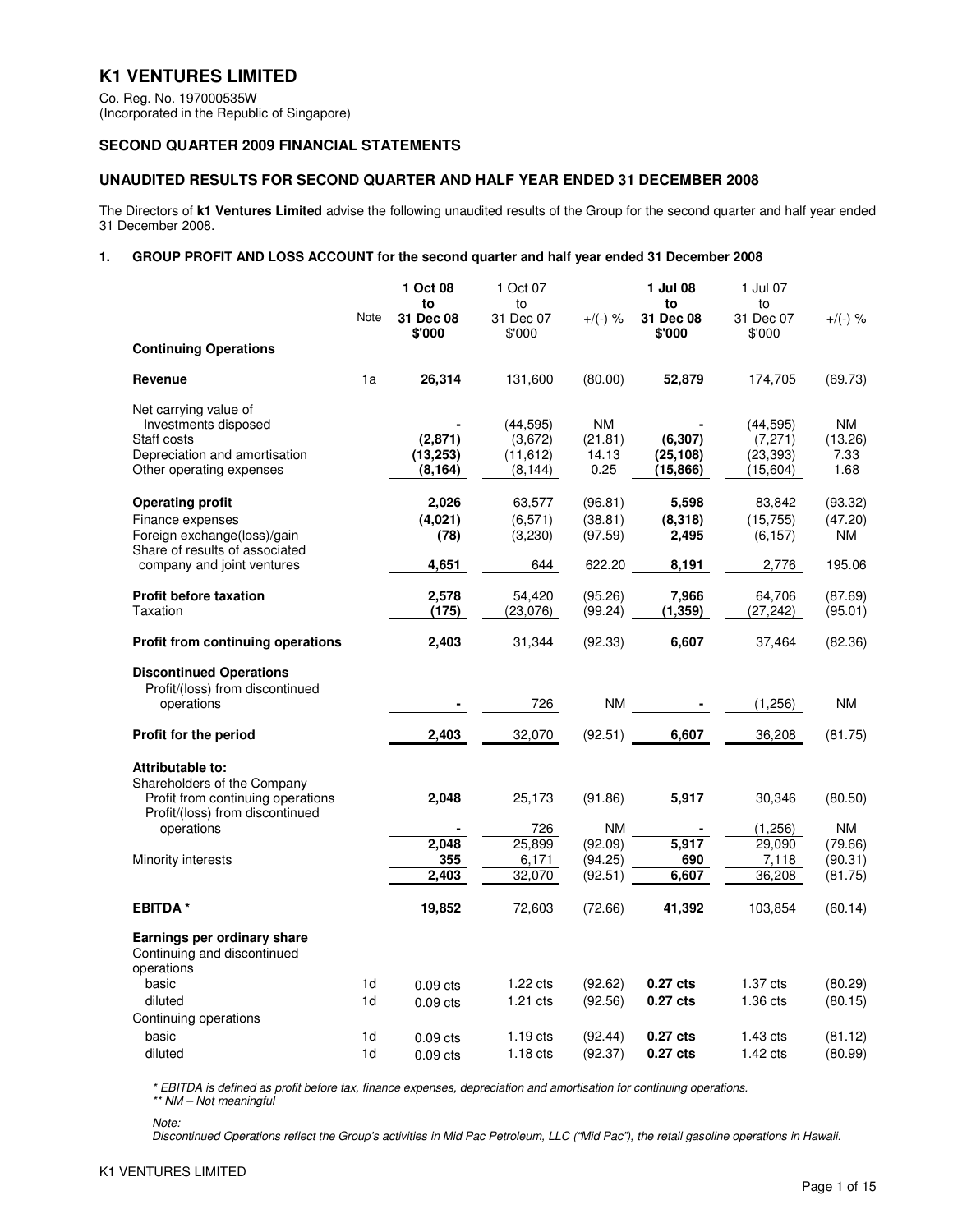# **NOTES TO GROUP PROFIT AND LOSS ACCOUNT**

# 1a. Breakdown of revenue

|                                     | Oct 08<br>to<br>31 Dec 08<br>\$'000 | 1 Oct 07<br>to<br>31 Dec 07<br>\$'000 | $+$ /(-)<br>$\%$ | 1 Jul 08<br>to<br>31 Dec 08<br>\$'000 | 1 Jul 07<br>to<br>31 Dec 07<br>\$'000 | $+$ /(-)<br>$\%$ |
|-------------------------------------|-------------------------------------|---------------------------------------|------------------|---------------------------------------|---------------------------------------|------------------|
| <b>Continuing operations</b>        |                                     |                                       |                  |                                       |                                       |                  |
| Revenue from transportation leasing | 22,636                              | 28,689                                | (21.10)          | 44,786                                | 60,079                                | (25.45)          |
| Proceeds from sale of investments   | 103                                 | 95,511                                | (99.89)          | 103                                   | 99,156                                | (99.90)          |
| Dividend income                     |                                     | 27                                    | <b>NM</b>        |                                       | 961                                   | <b>NM</b>        |
| Interest income from:               |                                     |                                       |                  |                                       |                                       |                  |
| - Related parties                   | 430                                 | 1,454                                 | (70.43)          | 975                                   | 2,580                                 | (62.21)          |
| - Others                            | 93                                  | 1,810                                 | (94.86)          | 424                                   | 3,328                                 | (87.26)          |
| <b>Others</b>                       | 3,052                               | 4,109                                 | (25.72)          | 6,591                                 | 8,601                                 | (23.37)          |
|                                     | 26,314                              | 131,600                               | (80.00)          | 52,879                                | 174,705                               | (69.73)          |
| <b>Discontinued operations</b>      |                                     |                                       |                  |                                       |                                       |                  |
| Revenue from gasoline operations    |                                     | $\overline{\phantom{a}}$              | <b>NM</b>        |                                       | 45,486                                | <b>NM</b>        |
| <b>Others</b>                       |                                     | -                                     | <b>NM</b>        |                                       | 520                                   | <b>NM</b>        |
|                                     |                                     | ۰                                     | <b>NM</b>        |                                       | 46,006                                | <b>NM</b>        |
| Consideration for sale of business  |                                     |                                       | <b>NM</b>        | ۰                                     | 69,343                                | <b>NM</b>        |
|                                     |                                     |                                       | <b>NM</b>        |                                       | 115,349                               | <b>NM</b>        |
|                                     | 26,314                              | 131,600                               | (80.00)          | 52,879                                | 290,054                               | (81.77)          |

1b. Pre-tax profit of the Group is arrived at after crediting/(charging) the following:

|                                         | 1 Oct 08<br>to<br>31 Dec 08<br>\$'000 | 1 Oct 07<br>to<br>31 Dec 07<br>\$'000 | $+/(-)$<br>$\%$ | 1 Jul 08<br>to<br>31 Dec 08<br>\$'000 | 1 Jul 07<br>to<br>31 Dec 07<br>\$'000 | $+$ /(-)<br>$\%$ |
|-----------------------------------------|---------------------------------------|---------------------------------------|-----------------|---------------------------------------|---------------------------------------|------------------|
| <b>Continuing operations</b>            |                                       |                                       |                 |                                       |                                       |                  |
| Profit on disposal of fixed assets      | 450                                   | 2,748                                 | (83.62)         | 2,644                                 | 6,605                                 | (56.41)          |
| Profit on sale of investments           | 103                                   | 50,915                                | (99.80)         | 103                                   | 54,560                                | (99.81)          |
| (Provision)/write-back of provision for |                                       |                                       |                 |                                       |                                       |                  |
| doubtful debts                          |                                       | (3)                                   | <b>NM</b>       | 6                                     | 135                                   | (95.56)          |
| Fair value gain - derivatives           |                                       |                                       | <b>NM</b>       | ٠                                     | 18                                    | <b>NM</b>        |
| <b>Discontinued operations</b>          |                                       |                                       |                 |                                       |                                       |                  |
| Profit on disposal of subsidiary        | ۰                                     |                                       | <b>NM</b>       | ٠                                     | 2,750                                 | <b>NM</b>        |
| Profit on disposal of fixed assets      |                                       | 1.214                                 | <b>NM</b>       |                                       | 1.050                                 | <b>NM</b>        |

1c. There was no material adjustment for under or over provision of tax in respect of prior years.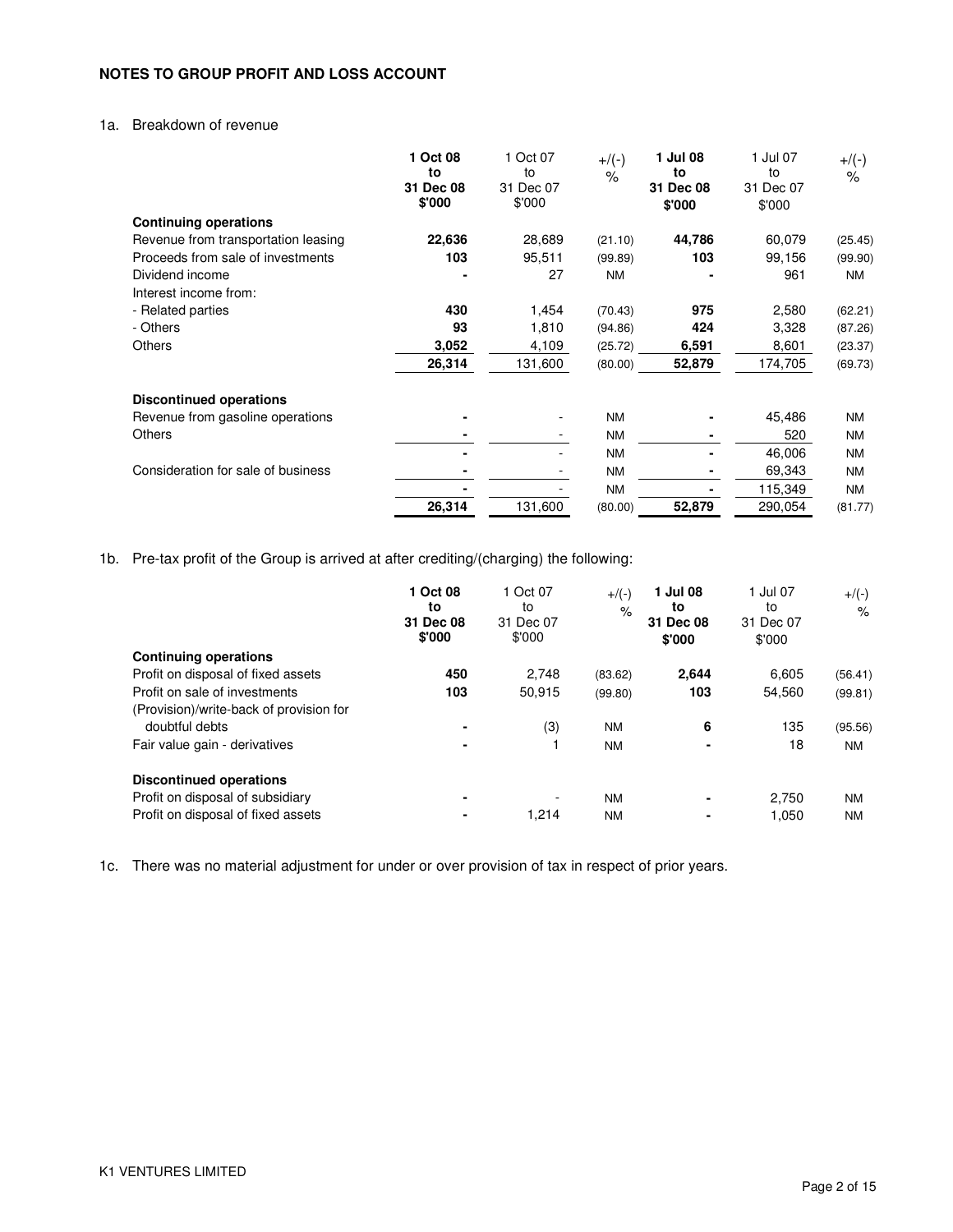#### 1d. Earnings per ordinary share

|      |                                                                                                                                               |            | <b>GROUP</b>       |           | <b>GROUP</b>        |                    |           |
|------|-----------------------------------------------------------------------------------------------------------------------------------------------|------------|--------------------|-----------|---------------------|--------------------|-----------|
|      |                                                                                                                                               | 1 Oct 08   | 1 Oct 07           |           | 1 Jul 08            | 1 Jul 07           |           |
|      |                                                                                                                                               | to         | to                 | $+/(-)$ % | to                  | to                 | $+/(-)$ % |
|      |                                                                                                                                               | 31 Dec 08  | 31 Dec 07          |           | 31 Dec 08           | 31 Dec 07          |           |
|      | From continuing and discontinued operations<br>Earnings per Ordinary share of the Group based on<br>net profit attributable to shareholders:- |            |                    |           |                     |                    |           |
| (i)  | Based on weighted average number of shares                                                                                                    | $0.09$ cts | $1.22 \text{ cts}$ | (92.62)   | 0.27 <sub>cts</sub> | 1.37 cts           | (80.29)   |
|      | - Weighted average number of shares ('000)                                                                                                    | 2,165,603  | 2,127,603          | 1.79      | 2,165,603           | 2,127,603          | 1.79      |
| (ii) | On a fully diluted basis                                                                                                                      | $0.09$ cts | $1.21 \text{ cts}$ | (92.56)   | 0.27 <sub>cts</sub> | $1.36$ cts         | (80.15)   |
|      | - Adjusted weighted average number of shares<br>(000)                                                                                         | 2,165,708  | 2,143,566          | 1.03      | 2,165,708           | 2,143,566          | 1.03      |
|      | From continuing operations<br>Earnings per Ordinary share of the Group based on<br>net profit attributable to shareholders:-                  |            |                    |           |                     |                    |           |
| (i)  | Based on weighted average number of shares                                                                                                    | $0.09$ cts | $1.19$ cts         | (92.44)   | $0.27$ cts          | $1.43 \text{ cts}$ | (81.12)   |
|      | - Weighted average number of shares ('000)                                                                                                    | 2,165,603  | 2,127,603          | 1.79      | 2,165,603           | 2,127,603          | 1.79      |
| (ii) | On a fully diluted basis                                                                                                                      | $0.09$ cts | $1.18$ cts         | (92.37)   | 0.27 <sub>cts</sub> | $1.42 \text{ cts}$ | (80.99)   |
|      | - Adjusted weighted average number of shares<br>(000)                                                                                         | 2,165,708  | 2,143,566          | 1.03      | 2,165,708           | 2,143,566          | 1.03      |

1e. There was no extraordinary item during the period.

#### 1f. Discontinued operations

 Discontinued operation reflects the Group's activities in Mid Pac. Mid Pac engages in the business of acquiring, distributing and marketing petroleum products in Hawaii through 51 retail gas stations and sub-marketers and resellers.

 On 17 August 2007, the Company announced that an agreement was entered into for the sale of Mid Pac. The sale was completed on 31 August 2007.

i) An analysis of the results of discontinued operations, based on preliminary closing is as follows:

|                                             | Half Year             |
|---------------------------------------------|-----------------------|
|                                             | 1 Jul 07 to 31 Dec 07 |
|                                             | \$'000                |
| <b>Operations</b>                           |                       |
| Revenue                                     | 46,006                |
| Expenses                                    | (44,875)              |
| Profit before tax                           | 1,131                 |
| Profit from sale of business                |                       |
| Consideration                               | 69,343                |
| Net carrying value of assets disposed       | (66.593)              |
| Gain on disposal of discontinued operations | 2,750                 |
| Profit before tax for the year              | 3,881                 |
| Taxation                                    | (5.137)               |
| Loss after tax                              | (1,256)               |

ii) The impact of the discontinued operations on the cashflows of the Group is as follows:

|                     | <b>Half Year</b>      |
|---------------------|-----------------------|
|                     | 1 Jul 07 to 31 Dec 07 |
|                     | \$'000                |
| Operating cashflows | 1.207                 |
| Investing cashflows | 2,487                 |
| Financing cashflows | (12,205)              |
| Net cashflows       | (8.511)               |
|                     |                       |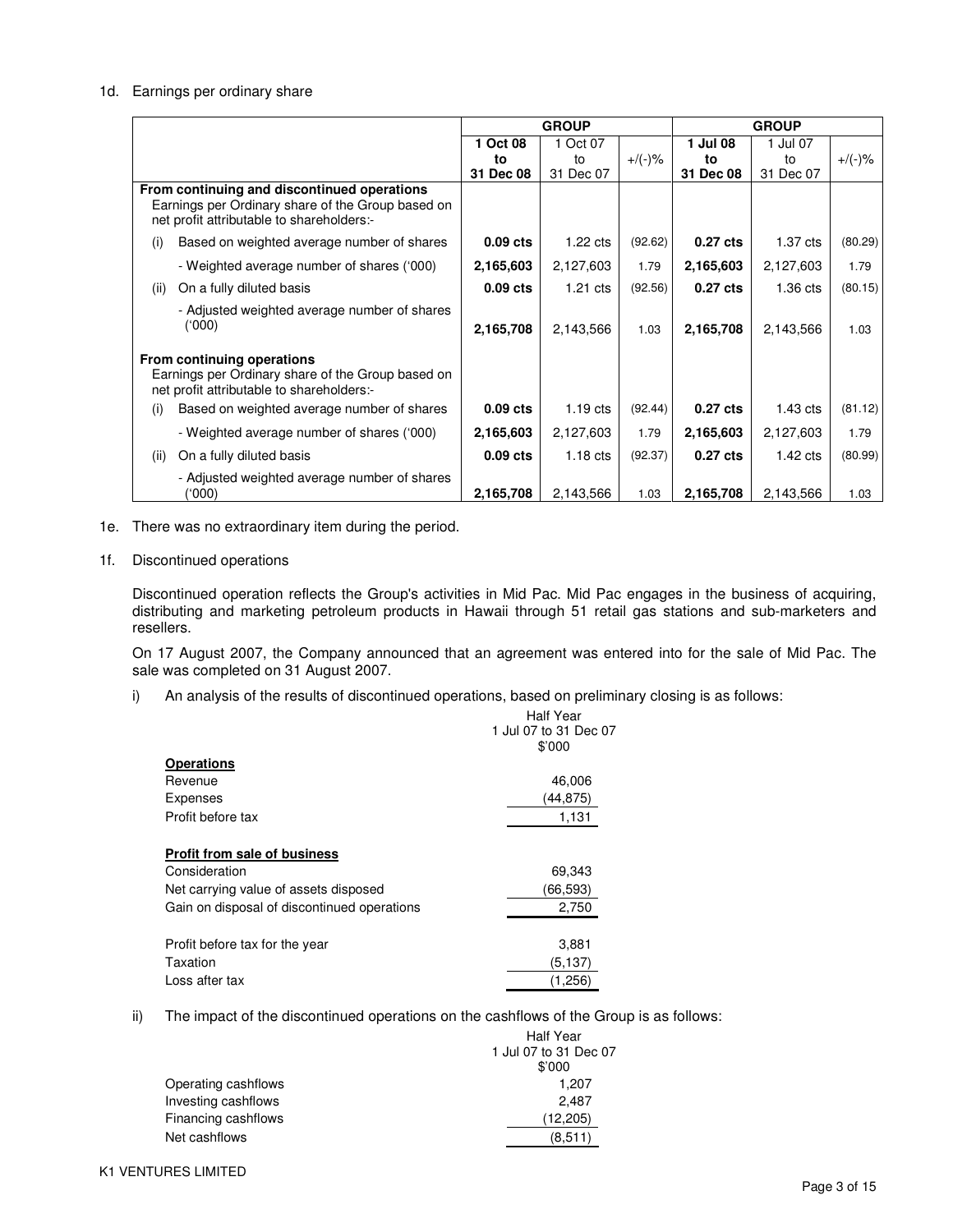# **2. BALANCE SHEETS as at 31 December 2008**

|                                                            | Group     |           |              | Company   |
|------------------------------------------------------------|-----------|-----------|--------------|-----------|
|                                                            | As at     | As at     | As at        | As at     |
|                                                            | 31 Dec 08 | 30 Jun 08 | 31 Dec 08    | 30 Jun 08 |
|                                                            | \$'000    | \$'000    | \$'000       | \$'000    |
| Share capital                                              | 196,437   | 196,437   | 196,437      | 196,437   |
| <b>Reserves</b>                                            | 231,132   | 353,729   | 119,820      | 225,401   |
| Share capital & reserves                                   | 427,569   | 550,166   | 316,257      | 421,838   |
| <b>Minority interests</b>                                  | 53,669    | 50,358    |              |           |
| Capital employed                                           | 481,238   | 600,524   | 316,257      | 421,838   |
| <b>Represented by:</b>                                     |           |           |              |           |
| <b>Fixed assets</b>                                        | 430,151   | 439,394   | $\mathbf{2}$ | 2         |
| <b>Subsidiaries</b>                                        |           |           | 288,314      | 287,127   |
| Associated company and joint ventures                      | 46,435    | 39,376    |              |           |
| <b>Available-for-sale investments</b>                      | 127,424   | 177,736   | 20,525       | 20,455    |
| Other assets                                               | 3,956     | 4,468     |              |           |
| Intangibles                                                | 203,878   | 195,740   |              |           |
|                                                            | 811,844   | 856,714   | 308,841      | 307,584   |
| <b>Current assets</b><br><b>Stocks</b><br>Amount due from: | 8,093     | 16,487    |              |           |
| - associated company and joint ventures                    |           | 309       |              |           |
| Debtors                                                    | 13,685    | 18,597    | 57           | 304       |
| Bank balances, deposits & cash                             | 151,332   | 278,504   | 52,505       | 166,247   |
|                                                            | 173,110   | 313,897   | 52,562       | 166,551   |
| <b>Current liabilities</b>                                 |           |           |              |           |
| Creditors                                                  | 6,818     | 15,942    | 34,196       | 35,167    |
| Amounts due to:<br>- subsidiaries                          |           |           | 767          |           |
| - associated company and joint ventures                    | 74        | 428       |              | 6,749     |
| Term loans                                                 | 2,843     | 3,065     |              |           |
| Provision for taxation                                     | 40,059    | 60,587    | 2,055        | 2,029     |
|                                                            | 49,794    | 80,022    | 37,018       | 43,945    |
| <b>Net current assets</b>                                  | 123,316   | 233,875   | 15,544       | 122,606   |
|                                                            |           |           |              |           |
| <b>Non-current liabilities</b>                             |           |           |              |           |
| Term loans                                                 | 270,988   | 293,684   |              |           |
| Deferred liabilities                                       | 813       | 4,444     |              |           |
| Deferred taxation                                          | 182,121   | 191,937   | 8,128        | 8,352     |
|                                                            | 453,922   | 490,065   | 8,128        | 8,352     |
| <b>Net assets</b>                                          | 481,238   | 600,524   | 316,257      | 421,838   |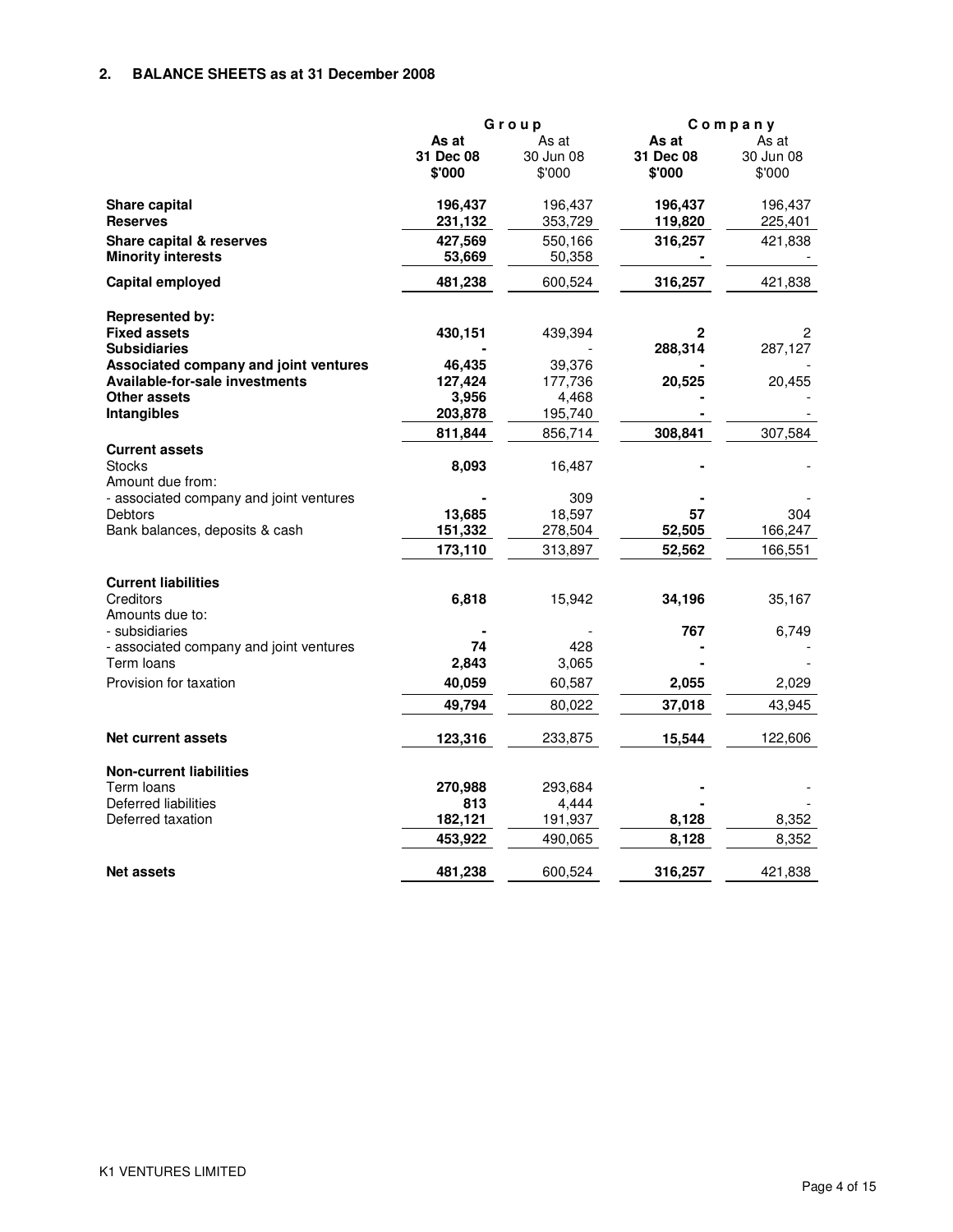#### **NOTES TO BALANCE SHEETS**

- 2a. Group's borrowings and debt securities
	- (i) Amount repayable in one year or less, or on demand

|         | As at 31 Dec 08  |         | As at 30 Jun 08 |
|---------|------------------|---------|-----------------|
| Secured | <b>Unsecured</b> | Secured | Unsecured       |
| \$'000  | \$'000           | \$'000  | \$'000          |
| 2.843   |                  | 3.065   | -               |

(ii) Amount repayable after one year

| As at 31 Dec 08 |                  | As at 30 Jun 08      |        |  |
|-----------------|------------------|----------------------|--------|--|
| <b>Secured</b>  | <b>Unsecured</b> | Unsecured<br>Secured |        |  |
| \$'000          | \$'000           | \$'000               | \$'000 |  |
| 270,988         |                  | 293,684              |        |  |

(iii) Details of any collateral

The term loans pertained to debt financing taken up by Helm and are pledged against the assets of Helm. The net book value of the fixed assets and other assets pledged to financial institutions amounted to \$720 million (June 2008: \$728 million).

#### 2b. Net asset value

|                                                  | <b>GROUP</b> |           |           | <b>COMPANY</b> |           |           |  |
|--------------------------------------------------|--------------|-----------|-----------|----------------|-----------|-----------|--|
|                                                  | As at        | As at     |           | As at          | As at     |           |  |
|                                                  | 31 Dec 08    | 30 Jun 08 | $+/(-)$ % | 31 Dec 08      | 30 Jun 08 | $+$ /(-)% |  |
| Net asset value                                  |              |           |           |                |           |           |  |
| per Ordinary Share #                             | \$0.20       | \$0.25    | (20.00)   | \$0.15         | \$0.19    | (21.05)   |  |
| Net tangible asset value<br>per Ordinary Share # | \$0.10       | \$0.16    | (37.50)   | \$0.15         | \$0.19    | (21.05)   |  |

# Based on issued share capital of 2,165,603,003 ordinary shares as at the end of the financial period (June 2008: 2,165,603,003).

#### 2c. Balance sheet review

Group shareholders' funds decreased from \$550.2 million as at 30 June 2008 to \$427.6 million as at 31 December 2008. The \$122.6 million decrease was driven by a dividend distribution of \$108.3 million in November 2008 and a downward revaluation of the Group's investment in McMoRan Exploration Co. ("MMR") partially offset by a net increase in translation reserves as a result of currency fluctuations, and retained profits for the period.

Group total assets of \$985.0 million at 31 December 2008 were \$185.7 million less than at 30 June 2008. The decrease in total assets was primarily due to a decrease of \$127.2 million in cash principally related to the dividend distribution, the pay down of Helm's term loan, and payment of income taxes, and the reduction in valuation of the Group's investment in MMR partially offset by positive foreign translation adjustments.

Group total liabilities decreased by \$66.4 million to \$503.7 million as of 31 December 2008 as compared to \$570.1 million at 30 June 2008. This decrease was driven by the reduction of Helm's term loan and a decrease in the provision for taxation.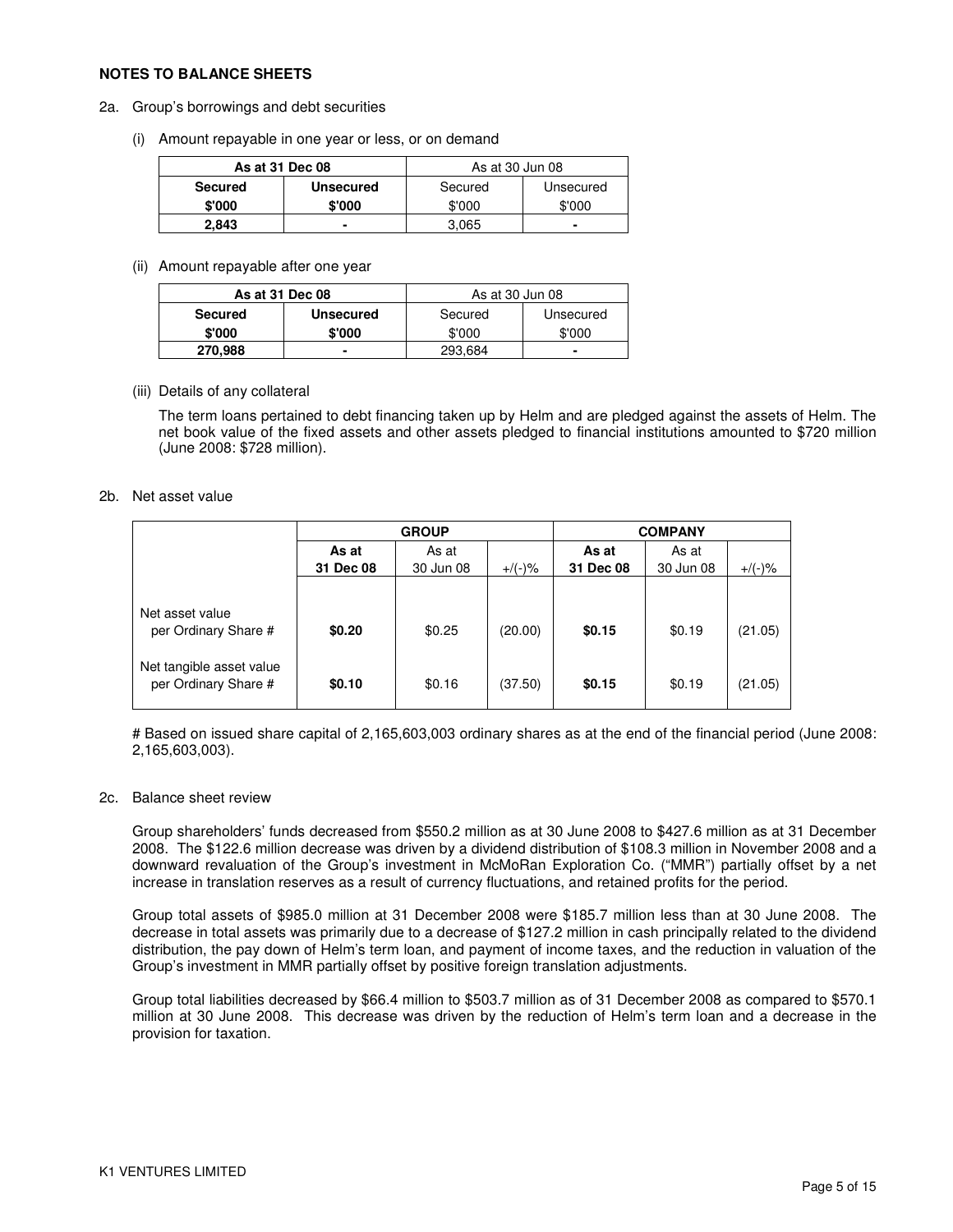# **3. CONSOLIDATED CASHFLOW STATEMENT for the second quarter and half year ended 31 December 2008**

|                                                                    |                | <b>Second Quarter</b> |            | <b>Half Year</b> |            |
|--------------------------------------------------------------------|----------------|-----------------------|------------|------------------|------------|
|                                                                    |                | 1 Oct 08              | 1 Oct 07   | 1 Jul 08         | 1 Jul 07   |
|                                                                    | Note           | to                    | to         | to               | to         |
|                                                                    |                | 31 Dec 08             | 31 Dec 07  | 31 Dec 08        | 31 Dec 07  |
|                                                                    |                | \$'000                | \$'000     | \$'000           | \$'000     |
| <b>CASH FLOWS FROM OPERATING ACTIVITIES</b>                        |                |                       |            |                  |            |
| Operating profit                                                   |                | 2,026                 | 64,791     | 5,598            | 87,723     |
| Adjustments:                                                       |                |                       |            |                  |            |
| Depreciation and amortisation                                      |                | 13,253                | 11,612     | 25,108           | 23,943     |
| Dividend income (non cash)                                         |                |                       | (27)       |                  | (961)      |
| Profit on disposal of subsidiary                                   |                |                       |            |                  | (2,750)    |
| Profit on disposal of fixed assets                                 |                | (450)                 | (3,962)    | (2,644)          | (7, 115)   |
| Profit on sale of investments                                      |                |                       | (50, 915)  |                  | (54, 560)  |
| Cash flow from operations before changes in working capital        |                | 14,829                | 21,499     | 28,062           | 46,280     |
| Working capital changes:                                           |                |                       |            |                  |            |
| <b>Stocks</b>                                                      |                | 8,396                 | 3,051      | 13,507           | (2,765)    |
| <b>Debtors</b>                                                     |                | (3,592)               | 2,562      | 8,312            | 1,100      |
| Creditors                                                          |                | (1,089)               | (3, 492)   | (12, 350)        | (67)       |
| Translation of foreign subsidiaries and others                     |                | 1,290                 | (5,027)    | 1,908            | (6,358)    |
|                                                                    |                | 19,834                | 18,593     | 39,439           | 38,190     |
| Interest paid                                                      |                | (4,223)               | (5,972)    | (8, 388)         | (16, 055)  |
| Income taxes paid                                                  |                | (2,311)               | (4,827)    | (24, 371)        | (5, 127)   |
| Net cash from operating activities                                 |                | 13,300                | 7,794      | 6,680            | 17,008     |
| <b>CASH FLOWS FROM INVESTING ACTIVITIES</b>                        |                |                       |            |                  |            |
| Disposal of subsidiaries                                           | 3a             |                       |            |                  | 68,353     |
| Purchase of fixed assets                                           |                | (2, 263)              | (5,734)    | (3,048)          | (11, 678)  |
| Proceeds from disposal of fixed assets                             |                | 1,647                 | 13,329     | 11,029           | 19,502     |
| Proceeds from distribution from joint venture                      |                | 2,116                 |            | 3,162            |            |
| Net proceeds from disposal and capital distribution of investments |                |                       | 138,900    |                  | 143,218    |
| Purchase of investment                                             |                | $\blacksquare$        | (19, 487)  | (246)            | (19, 487)  |
|                                                                    |                |                       |            |                  |            |
| Net cash from investing activities                                 |                | 1,500                 | 127,008    | 10,897           | 199,908    |
| <b>CASH FLOWS FROM FINANCING ACTIVITIES</b>                        |                |                       |            |                  |            |
| Repayment of term loans                                            |                | (3, 442)              | (100, 585) | (38, 259)        | (113, 178) |
| Dividend paid to shareholders of the Company                       |                | (108, 280)            |            | (108, 280)       |            |
| Net cash used in financing activities                              |                | (111, 722)            | (100, 585) | (146, 539)       | (113, 178) |
|                                                                    |                |                       |            |                  |            |
| Net (decrease)/increase in cash and cash equivalents               |                | (96, 922)             | 34,217     | (128, 962)       | 103,738    |
| Cash and cash equivalents as at beginning of period                |                | 248,332               | 372,389    | 277,799          | 305,795    |
| Effects of exchange rate changes on cash and cash                  |                |                       |            |                  |            |
| equivalents                                                        |                | (78)                  | (3,230)    | 2,495            | (6, 157)   |
| Cash and cash equivalents at end of period                         | 3b             | 151,332               | 403,376    | 151,332          | 403,376    |
| <b>Restricted cash</b>                                             | 3 <sub>b</sub> |                       | 2,292      |                  | 2,292      |
|                                                                    |                | 151,332               | 405,668    | 151,332          | 405,668    |

. —

. .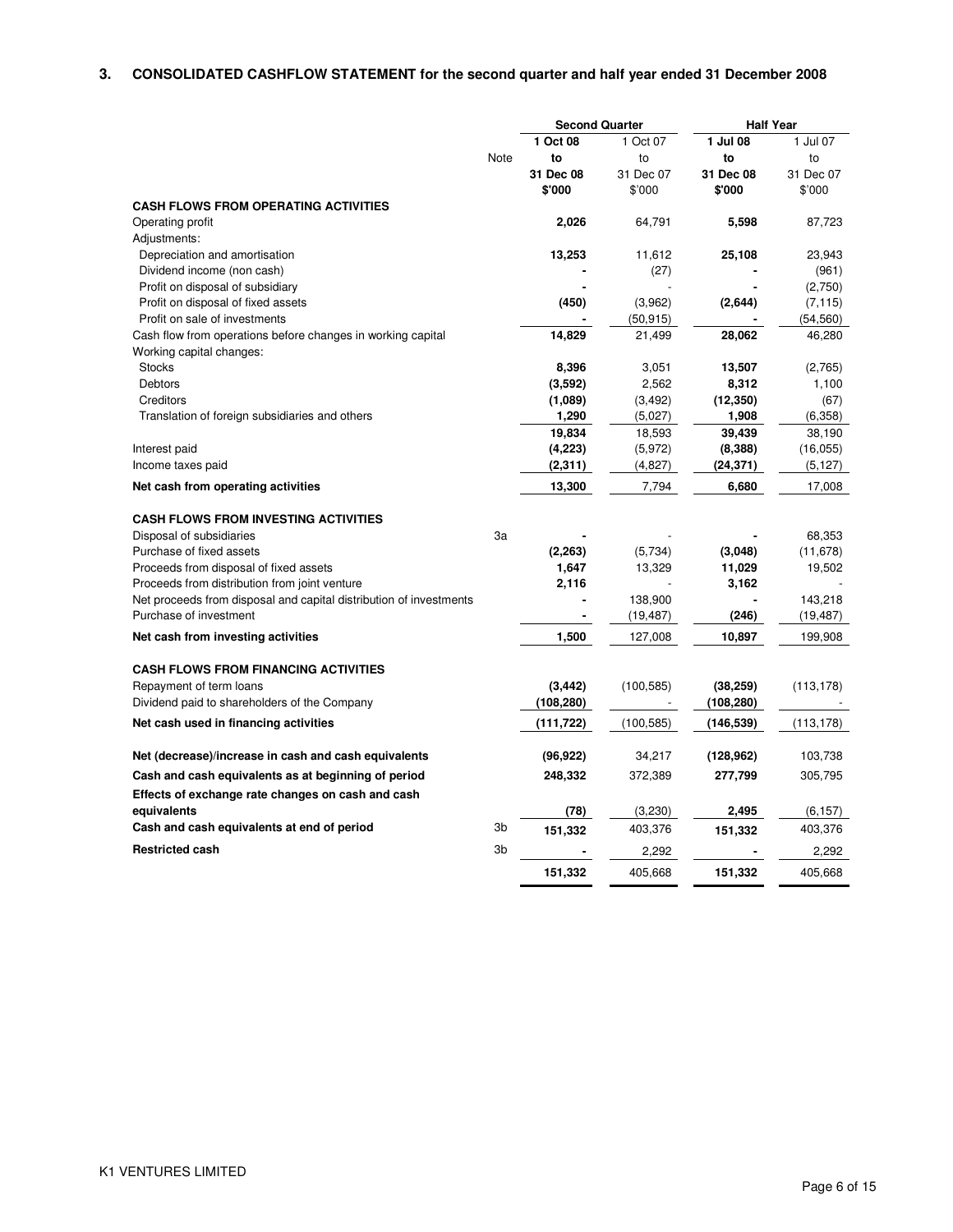# **NOTES TO CONSOLIDATED CASHFLOW STATEMENT**

# 3a. Disposal of subsidiary

The fair values of net assets and liabilities of a subsidiary disposed were as follows:

|                                            | <b>Half Year</b>      |
|--------------------------------------------|-----------------------|
|                                            | 1 Jul 07 to 31 Dec 07 |
|                                            | \$'000                |
| Fixed assets                               | (37,867)              |
| Intangibles                                | (13,029)              |
| Other assets                               | (564)                 |
| Debtors                                    | (7, 446)              |
| <b>Stock</b>                               | (10, 832)             |
| Bank balances and cash                     | (990)                 |
| Creditors                                  | 10,011                |
| Provision for taxation                     | 43                    |
| Deferred taxation                          | (308)                 |
| Deferred liabilities                       | 2,111                 |
| Foreign exchange translation reserves      | (7,722)               |
|                                            | (66,593)              |
| Net profit on disposal                     | (2.750)               |
| Sales Proceeds                             | (69, 343)             |
| Add: Bank balance and cash disposed        | 990                   |
| Cash flow on disposal net of cash disposed | (68, 353)             |

# 3b. Bank balances, deposits and cash

|                                   | 1 Jul 08<br>to      | 1 Jul 07<br>to      |
|-----------------------------------|---------------------|---------------------|
|                                   | 31 Dec 08<br>\$'000 | 31 Dec 07<br>\$'000 |
| Bank balances, deposits and cash  | 46,612              | 360,904             |
| Deposits with related parties     | 104,720             | 42,472              |
| Cash and cash equivalents         | 151,332             | 403,376             |
| Restricted cash held under escrow |                     | 2,292               |
|                                   | 151,332             | 405,668             |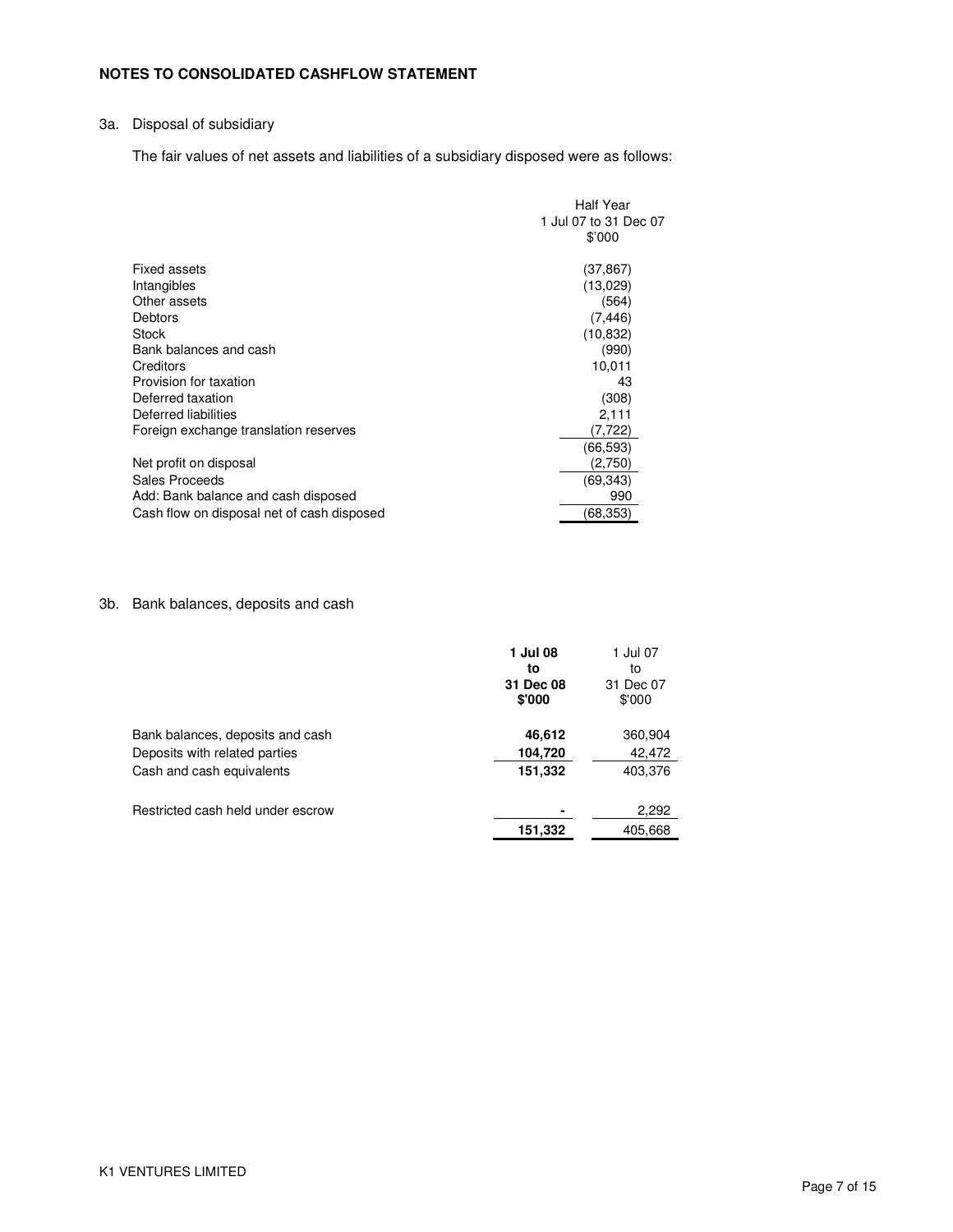# **4. STATEMENTS OF CHANGES IN EQUITY**

4a. Group Statement of Changes in Equity for the second quarter and half year ended 31 December 2008

|                                                  | Attributable to equity holders of the Company |                 |                    |                 |                 |                 |            |
|--------------------------------------------------|-----------------------------------------------|-----------------|--------------------|-----------------|-----------------|-----------------|------------|
|                                                  |                                               |                 | Foreign            |                 |                 |                 |            |
|                                                  |                                               |                 | <b>Exchange</b>    |                 | <b>Share</b>    |                 |            |
|                                                  | <b>Share</b>                                  | Capital         | <b>Translation</b> | Revenue         | Capital &       | <b>Minority</b> | Capital    |
|                                                  | Capital                                       | <b>Reserves</b> | <b>Account</b>     | <b>Reserves</b> | <b>Reserves</b> | Interests       | Employed   |
|                                                  | \$'000                                        | \$'000          | \$'000             | \$'000          | \$'000          | \$'000          | \$'000     |
| 2008                                             |                                               |                 |                    |                 |                 |                 |            |
| As at 1 July 2008                                | 196,437                                       | 48,493          | (56, 998)          | 362,234         | 550,166         | 50,358          | 600,524    |
|                                                  |                                               |                 |                    |                 |                 |                 |            |
| Fair value changes on                            |                                               |                 |                    |                 |                 |                 |            |
| available-for-sale investment                    |                                               | (5, 237)        |                    |                 | (5, 237)        |                 | (5,237)    |
|                                                  |                                               | 265             |                    |                 | 265             |                 | 265        |
| Fair value changes on cashflow hedges            |                                               |                 |                    |                 |                 |                 |            |
| Exchange differences arising on<br>consolidation |                                               |                 |                    |                 |                 | 2,829           |            |
|                                                  |                                               |                 | 15,652             |                 | 15,652          |                 | 18,481     |
| Net (loss)/gain not recognised in                | ä,                                            |                 |                    |                 |                 |                 |            |
| profit & loss account                            |                                               | (4, 972)        | 15,652             | 3,869           | 10,680          | 2,829           | 13,509     |
| Profit for the period                            |                                               |                 |                    |                 | 3,869           | 335             | 4,204      |
| As at 30 September 2008                          | 196,437                                       | 43,521          | (41, 346)          | 366,103         | 564,715         | 53,522          | 618,237    |
| Fair value changes on                            |                                               |                 |                    |                 |                 |                 |            |
| available-for-sale investment                    |                                               | (29, 844)       |                    |                 | (29, 844)       |                 | (29, 844)  |
| Fair value changes on cashflow hedges            |                                               | 88              |                    |                 | 88              |                 | 88         |
| Exchange differences arising on                  |                                               |                 |                    |                 |                 |                 |            |
| consolidation                                    |                                               |                 | (1, 149)           |                 | (1, 149)        | (208)           | (1, 357)   |
| Currency translation loss transferred to         |                                               |                 |                    |                 |                 |                 |            |
| profit and loss account                          |                                               |                 | (9)                |                 | (9)             |                 | (9)        |
| Net loss not recognised in                       |                                               |                 |                    |                 |                 |                 |            |
| profit & loss account                            |                                               | (29, 756)       | (1, 158)           |                 | (30, 914)       | (208)           | (31, 122)  |
| Profit for the period                            |                                               |                 |                    | 2,048           | 2,048           | 355             | 2,403      |
| Dividend paid                                    |                                               |                 |                    | (108, 280)      | (108, 280)      |                 | (108, 280) |
| As at 31 December 2008                           | 196,437                                       | 13,765          | (42, 504)          | 259,871         | 427,569         | 53,669          | 481,238    |
|                                                  |                                               |                 |                    |                 |                 |                 |            |
| 2007                                             |                                               |                 |                    |                 |                 |                 |            |
| As at 1 July 2007                                | 318,774                                       | 43,084          | (37, 553)          | 355,023         | 679,328         | 48,414          | 727,742    |
|                                                  |                                               |                 |                    |                 |                 |                 |            |
| Fair value changes on                            |                                               |                 |                    |                 |                 |                 |            |
| available-for-sale investments                   |                                               | 19,621          |                    |                 | 19,621          | 5,712           | 25,333     |
| Fair value gain realised and transferred         |                                               |                 |                    |                 |                 |                 |            |
| to profit and loss account upon disposal         |                                               |                 |                    |                 |                 |                 |            |
| of investment                                    |                                               | (2,948)         |                    |                 | (2,948)         |                 | (2,948)    |
| Fair value changes on cashflow hedges            |                                               | (435)           |                    |                 | (435)           |                 | (435)      |
| Exchange differences arising on                  |                                               |                 |                    |                 |                 |                 |            |
| consolidation                                    |                                               |                 |                    |                 |                 |                 |            |
| Currency translation gain transferred to         |                                               |                 | (9,893)            |                 | (9,893)         | (1, 457)        | (11, 350)  |
| profit and loss account                          |                                               |                 | 7,685              |                 | 7,685           |                 | 7,685      |
| Net gain/(loss) not recognised in                |                                               |                 |                    |                 |                 |                 |            |
| profit & loss account                            |                                               | 16,238          | (2, 208)           |                 | 14,030          | 4,255           | 18,285     |
| Profit for the period                            |                                               |                 |                    | 3,191           | 3,191           | 947             | 4,138      |
| As at 30 September 2007                          | 318,774                                       | 59,322          | (39, 761)          | 358,214         | 696,549         | 53,616          | 750,165    |
|                                                  |                                               |                 |                    |                 |                 |                 |            |
| Fair value changes on                            |                                               |                 |                    |                 |                 |                 |            |
| available-for-sale investments                   |                                               | 8,025           |                    |                 | 8,025           |                 | 8,025      |
| Fair value gain realised and transferred         |                                               |                 |                    |                 |                 |                 |            |
| to profit and loss account upon disposal         |                                               |                 |                    |                 |                 |                 |            |
| of investment                                    |                                               | (25, 228)       |                    |                 | (25, 228)       | (5, 712)        | (30, 940)  |
| Fair value changes on cashflow hedges            |                                               | (241)           |                    |                 | (241)           |                 | (241)      |
| Exchange differences arising on                  |                                               |                 |                    |                 |                 |                 |            |
| consolidation                                    |                                               |                 | (9,687)            |                 | (9,687)         | (1, 495)        | (11, 182)  |
| Net loss not recognised in profit                |                                               |                 |                    |                 |                 |                 |            |
| & loss account                                   |                                               | (17, 444)       | (9,687)            |                 | (27,131)        | (7, 207)        | (34, 338)  |
| Profit for the period                            |                                               |                 |                    | 25,899          | 25,899          | 6,171           | 32,070     |
| As at 31 December 2007                           | 318,774                                       | 41,878          | (49, 448)          | 384,113         | 695,317         | 52,580          | 747,897    |
|                                                  |                                               |                 |                    |                 |                 |                 |            |

K1 VENTURES LIMITED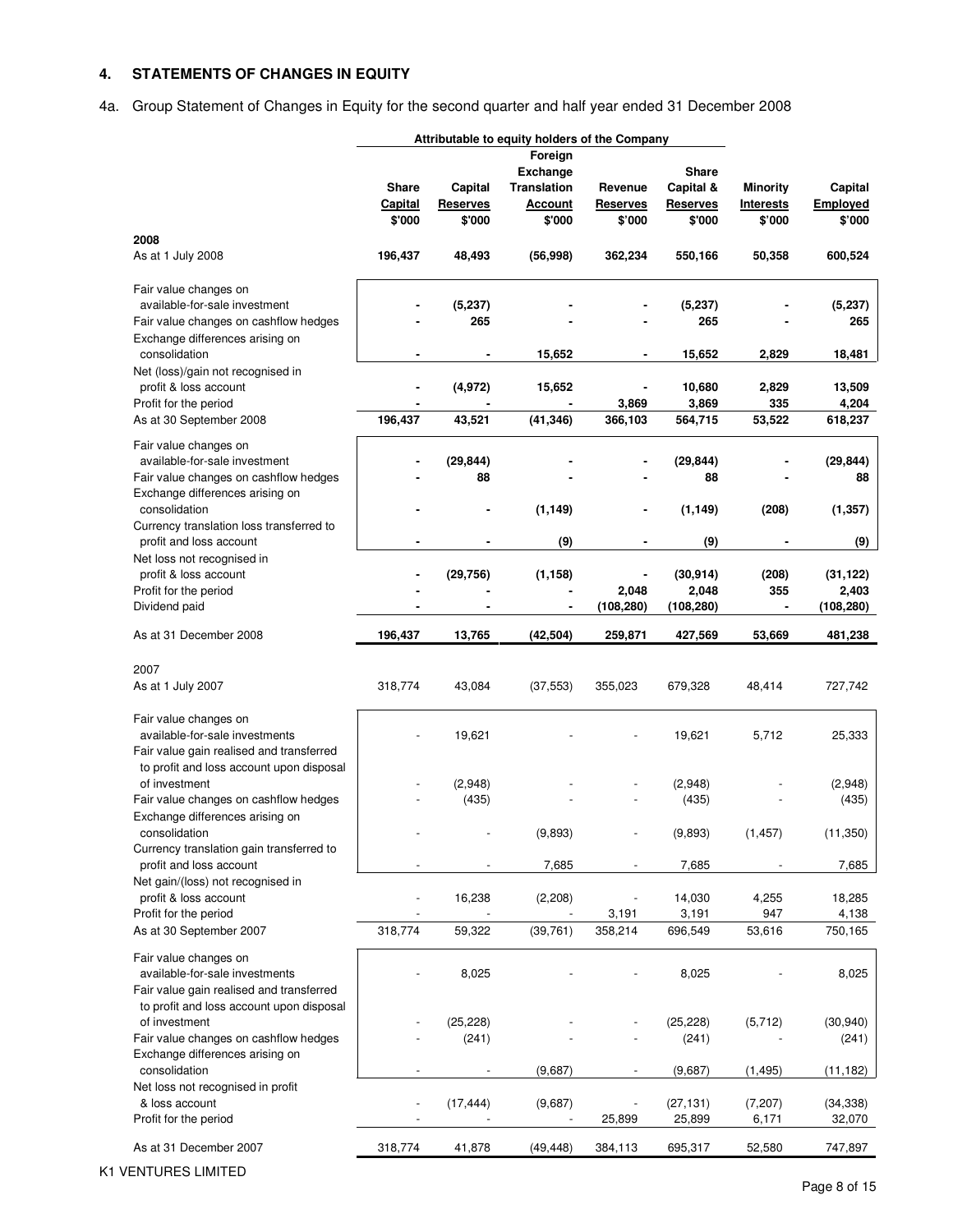4b. Company Statement of Changes in Equity for the second quarter and half year ended 31 December 2008

|                                                                                                                                                       | <b>Share</b><br>Capital<br>\$'000 | Capital<br><b>Reserves</b><br>\$'000 | Revenue<br><b>Reserves</b><br>\$'000 | <u>Total</u><br>\$'000   |
|-------------------------------------------------------------------------------------------------------------------------------------------------------|-----------------------------------|--------------------------------------|--------------------------------------|--------------------------|
| 2008                                                                                                                                                  |                                   |                                      |                                      |                          |
| As at 1 July 2008                                                                                                                                     | 196,437                           | 5,351                                | 220,050                              | 421,838                  |
| Profit for the period<br>As at 30 September 2008                                                                                                      | 196,437                           | 5,351                                | 3,327<br>223,377                     | 3,327<br>425,165         |
| Fair value changes on available-<br>for-sale investments<br>Profit for the period<br>Dividend paid                                                    |                                   | 49                                   | (677)<br>(108,280)                   | 49<br>(677)<br>(108,280) |
| As at 31 December 2008                                                                                                                                | 196,437                           | 5,400                                | 114,420                              | 316,257                  |
| 2007<br>As at 1 July 2007<br>Fair value gain realised and<br>transferred to profit and loss<br>account upon disposal of<br>investment                 | 318,774                           | 6,211<br>(2,948)                     | 257,216                              | 582,201<br>(2,948)       |
| Profit for the period<br>As at 30 September 2007                                                                                                      | 318,774                           | 3,263                                | 14,533<br>271,749                    | 14,533<br>593,786        |
| Fair value changes on available-<br>for-sale investment<br>Fair value gain realised and<br>transferred to profit and loss<br>account upon disposal of |                                   | 6,824                                |                                      | 6,824                    |
| investment                                                                                                                                            |                                   | (2, 237)<br>4.587                    |                                      | (2, 237)                 |
| Profit for the period                                                                                                                                 |                                   |                                      | 12,531                               | 4,587<br>12,531          |
| As at 31 December 2007                                                                                                                                | 318,774                           | 7.850                                | 284.280                              | 610,904                  |

#### 4c. Share capital

Since 30 June 2008, no shares were issued by virtue of the exercise of options to take up unissued shares of the Company. As at 31 December 2008, there were unexercised options for 215,000 (June 2008: 215,000) of unissued ordinary shares under the Keppel Marine Share Option Scheme 1990.

The issued share capital of the Company as at 31 December 2008 was 2,165,603,003 ordinary shares.

As at 31 December 2008, the Company was not holding any treasury shares.

#### **5. AUDIT**

The financial statements have not been audited nor reviewed by the Company's auditors.

#### **6. AUDITORS' REPORT**

Not applicable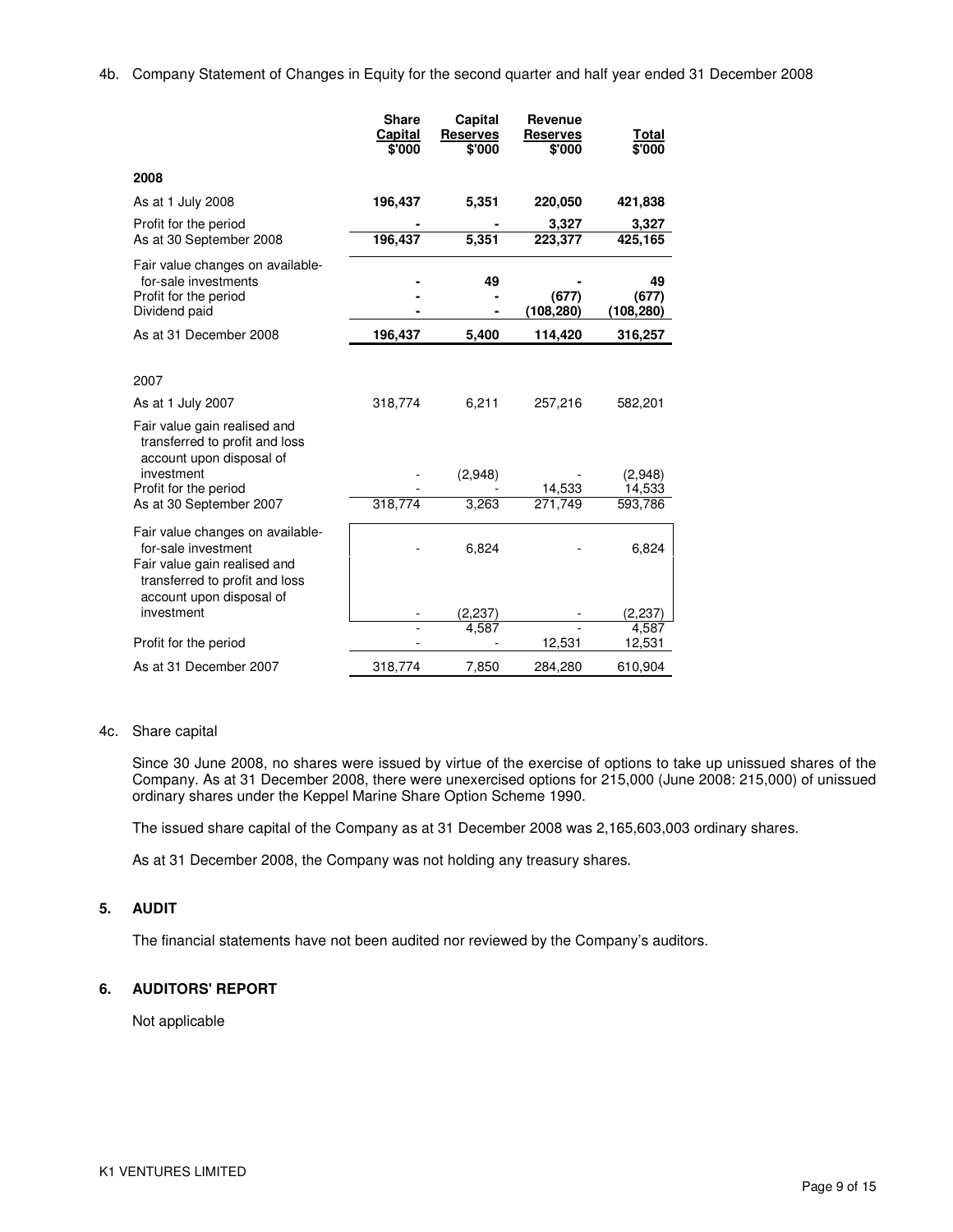# **7. ACCOUNTING POLICIES**

The Group has applied the same accounting policies and methods of computation in the financial statements for the current financial period compared with those of the audited financial statements as at 30 June 2008.

## **8. CHANGES IN THE ACCOUNTING POLICIES**

Not applicable.

## **9. REVIEW OF GROUP PERFORMANCE**

Group revenue from continuing operations decreased to \$26.3 million for 2Q FY2009 and \$52.9 million for the half year ended 31 December 2008. The decrease in revenue from continuing operations was mainly attributable to the sale of DM&E in the prior period, which accounted for \$92.8 million in revenue, a decrease in Helm's leasing revenue and lower interest income from fixed deposits.

Group profit before tax (PBT) from continuing operations was \$2.6 million for 2Q FY2009 and \$8.0 million for the half year ended 31 December 2008 as compared to \$54.4 million and \$64.7 million for the corresponding periods last year. The decrease in PBT was mainly attributable to the gain on the prior period sale of DM&E of \$48.2 million, lower leasing revenue, partially offset by lower finance expenses, improved results from Helm's associated company and joint ventures, and foreign exchange movements for 2Q FY2009.

The Group's EBITDA from continuing operations for 2Q FY2009 and the half year ended 31 December 2008 was \$19.9 million and \$41.4 million as compared to \$72.6 million and \$103.9 million in the corresponding periods last year, respectively. The decrease is driven in most part by the gain on prior period sale of DM&E and lower leasing revenue from Helm.

Profit attributable to shareholders (PATMI) from continuing operations for 2Q FY2009 and for the half year ended 31 December 2008 was \$2.0 million and \$5.9 million, respectively, as compared to \$25.2 million and \$30.3 million in the prior corresponding periods.

Basic earnings per share (EPS) for the half year ended 31 December 2008 decreased to 0.27 cents from 1.37 cents.

In the opinion of the Directors, no factor has arisen between 31 December 2008 and the date of this report which would materially affect the results of the Group and the Company for the period just ended.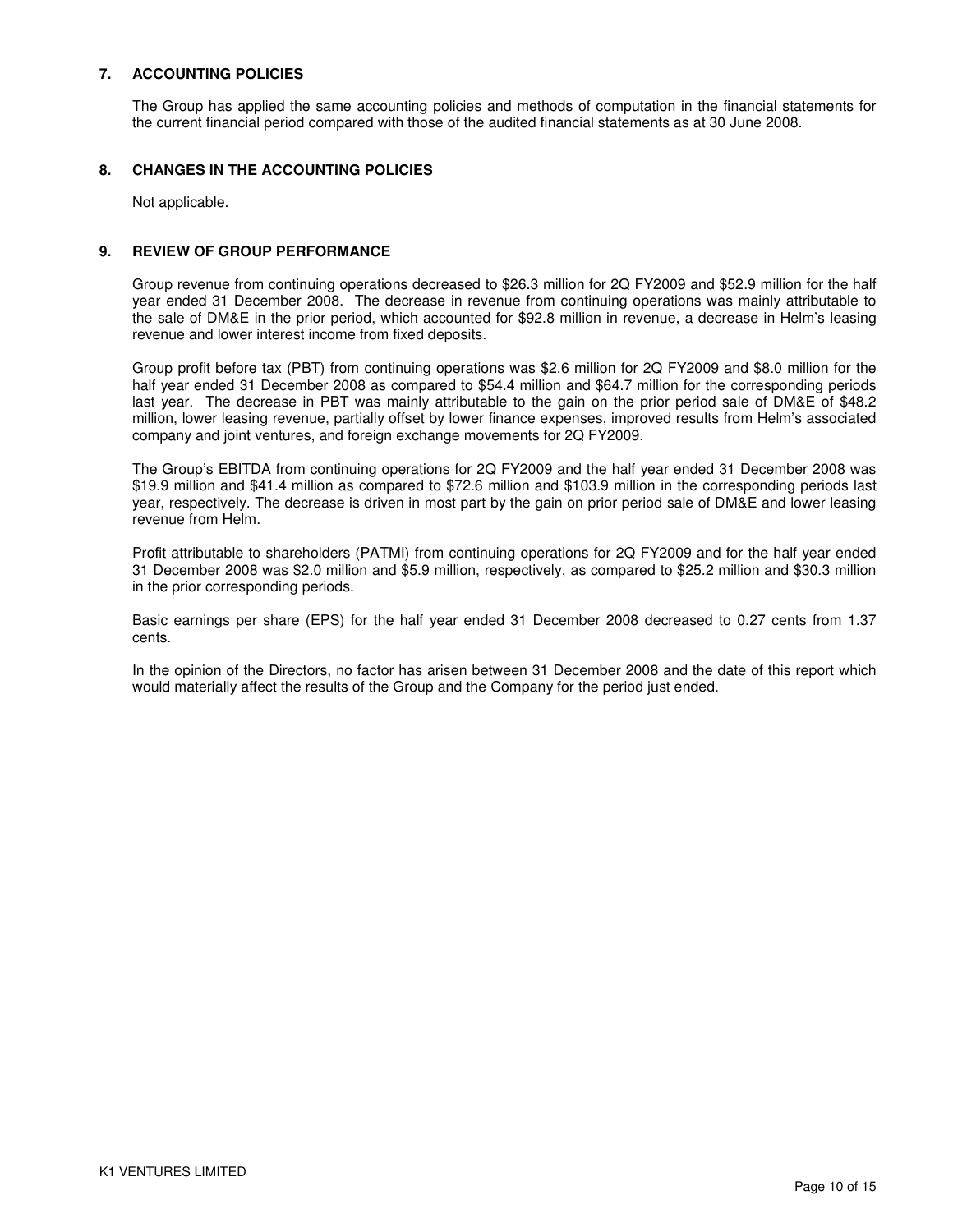#### **10. VARIANCE FROM PROSPECT STATEMENT**

No material variance from previous statement.

# **11. PROSPECTS**

The Group's operating subsidiary, Helm Holding Corporation, is expected to continue to see weakness in rail traffic volumes.

Management will continue to be pro-active with the current investments and focus on shareholder value enhancement.

# **12. DIVIDEND/CAPITAL DISTRIBUTION**

12a. Current Financial Period Reported On

Any dividend recommended for the current financial period reported on? No

12b. Corresponding Period of the Immediately Preceding Financial Year

Any dividend declared for the corresponding period of the immediately preceding financial year? Yes

|                            | Interim    |
|----------------------------|------------|
| Name of Dividend           | Special    |
| Dividend type              | Cash       |
| Dividend per share (cents) | 3 cts      |
| Tax rate                   | Tax exempt |

12c. Date Payable

Not applicable

12d. Books Closure Date

Not applicable

12e. If no dividend has been declared/recommended, a statement to that effect.

No dividend has been declared for the quarter ended 31 December 2008.

For the year ended 30 June 2008, the Board of Directors had recommended a tax exempt one-tier final dividend of 5 cents per share. The dividend has been approved by shareholders at the Annual General Meeting held on 31 October 2008. The dividend has been paid to the shareholders on 18 November 2008.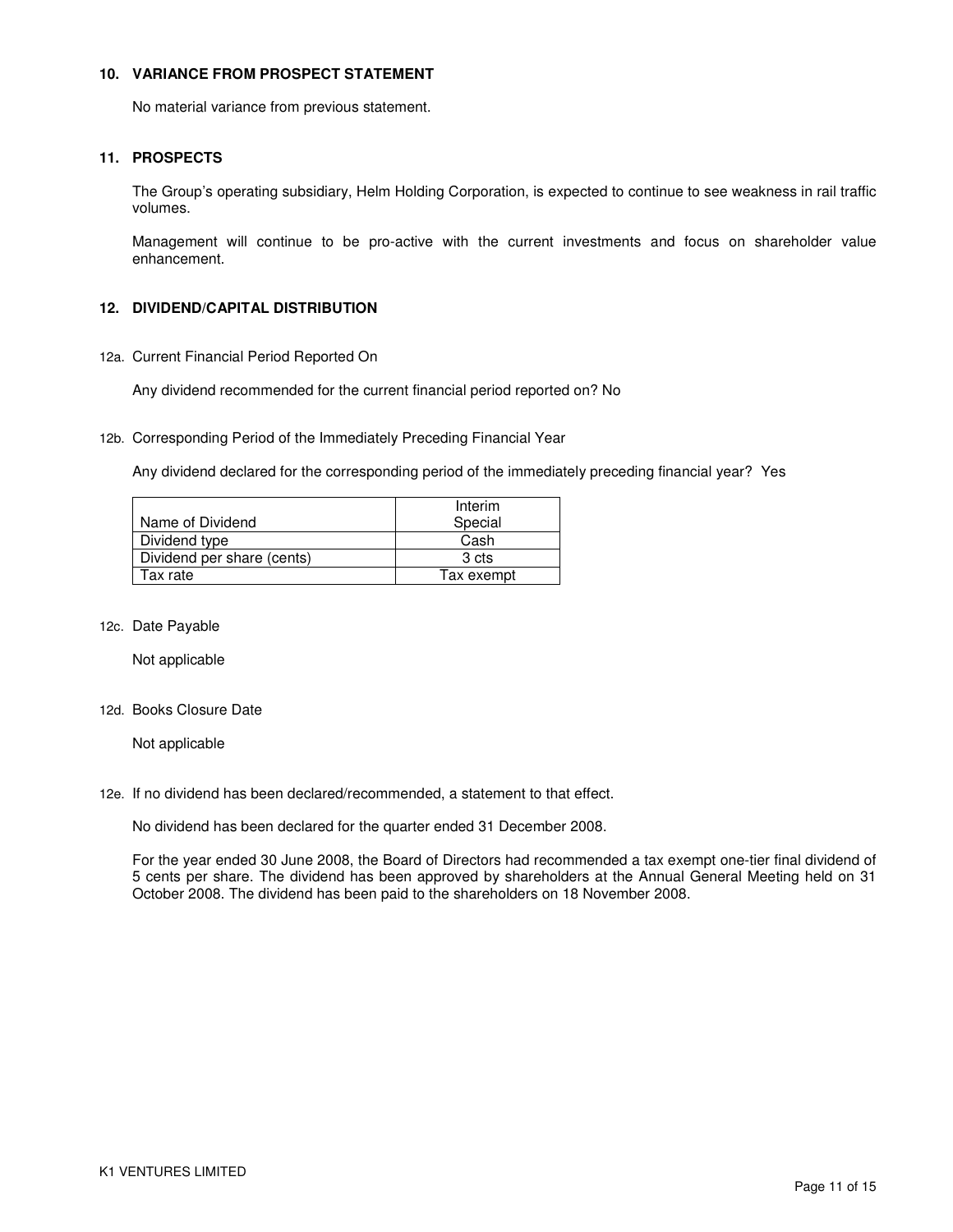#### **13. SEGMENT ANALYSIS**

#### **BUSINESS SEGMENT**

The Group has segmented its continuing operations into Transportation Leasing and Investments. The Transportation Leasing segment represents Helm's locomotive and railcar leasing business in North America. The Group's Investment activities consist of the Group's investments in quoted and unquoted investments.

The Group's energy-related investments from continuing operations have been classified under the Investment segment. They were classified under the Energy segment in previous years. The comparative segment analysis has also been reclassified to be consistent with the existing segment reporting.

Discontinued Operations reflects the Group's activities in Mid Pac, the retail gasoline operations in Hawaii, which was disposed on 31 August 2007.

Half year ended 31 December 2008

|                                                                                                                                  | Transportation<br>Leasing<br>\$'000 | <b>Investments</b><br>\$'000 | Total<br>\$'000           |
|----------------------------------------------------------------------------------------------------------------------------------|-------------------------------------|------------------------------|---------------------------|
| Revenue                                                                                                                          | 51,452                              | 1,427                        | 52,879                    |
| <b>Results</b><br>Operating profit<br>Finance expenses<br>Foreign exchange gain<br>Share of results of<br>associated company and | 6,105<br>(8,318)                    | (507)<br>2.495               | 5,598<br>(8,318)<br>2,495 |
| joint ventures                                                                                                                   | 8,191                               |                              | 8,191                     |
| Profit before taxation                                                                                                           | 5,978                               | 1,988                        | 7,966                     |
| <b>Other information</b><br>Segment assets<br>Investment in<br>associated company and                                            | 673,772                             | 262,342                      | 936,114                   |
| joint ventures                                                                                                                   | 46,435                              |                              | 46.435                    |
| Tax recoverable<br>Total                                                                                                         | 720,207                             | 2,405<br>264,747             | 2,405<br>984,954          |
| Segment liabilities<br>Net tax provision &                                                                                       | 280,678                             | 858                          | 281,536                   |
| deferred taxation                                                                                                                | 168,206                             | 53,974                       | 222,180                   |
| Total                                                                                                                            | 448,884                             | 54,832                       | 503,716                   |
| Net assets                                                                                                                       | 271,323                             | 209,915                      | 481,238                   |
| Capital expenditure<br>Depreciation and                                                                                          | 3,048                               |                              | 3,048                     |
| amortisation                                                                                                                     | (25,098)                            | (10)                         | (25, 108)                 |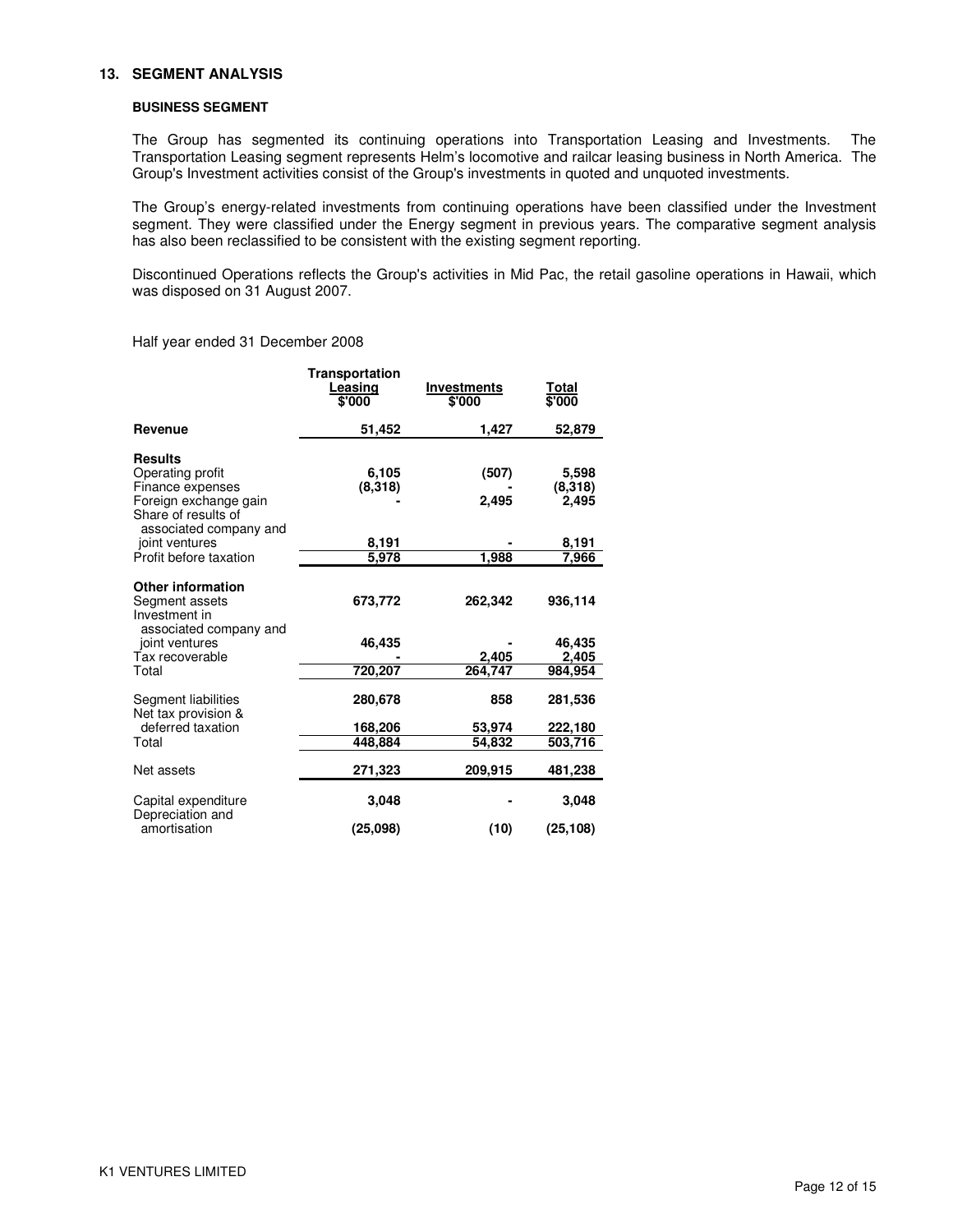#### Half year ended 31 December 2007

|                                                                                                                                  | <b>Continuing Operations</b>        |                       |                                 | Discontinued<br>Operation | Total<br>Operations             |  |
|----------------------------------------------------------------------------------------------------------------------------------|-------------------------------------|-----------------------|---------------------------------|---------------------------|---------------------------------|--|
|                                                                                                                                  | Transportation<br>Leasing<br>\$'000 | Investments<br>\$'000 | Total<br>\$'000                 | Midpac<br>\$'000          | \$'000                          |  |
| Revenue                                                                                                                          | 163,132                             | 11,573                | 174,705                         | 115,349                   | 290,054                         |  |
| <b>Results</b><br>Operating profit<br>Finance expenses<br>Foreign exchange loss<br>Share of results of<br>associated company and | 74.644<br>(15, 755)                 | 9,198<br>(6, 157)     | 83,842<br>(15, 755)<br>(6, 157) | 3,881                     | 87,723<br>(15, 755)<br>(6, 157) |  |
| joint ventures                                                                                                                   | 2.776                               |                       | 2,776                           |                           | 2,776                           |  |
| Profit before taxation                                                                                                           | 61.665                              | 3.041                 | 64,706                          | 3,881                     | 68,587                          |  |
| <b>Other information</b><br>Segment assets<br>Investment in<br>associated company and                                            | 740,148                             | 544,915               | 1,285,063                       |                           | 1,285,063                       |  |
| joint ventures<br>Tax recoverable                                                                                                | 38,169                              | 1,886                 | 38.169<br>1,886                 |                           | 38.169<br>1,886                 |  |
| Total                                                                                                                            | 778,317                             | 546,801               | 1,325,118                       | $\blacksquare$            | 1,325,118                       |  |
| Segment liabilities<br>Net tax provision &                                                                                       | 328,766                             | 4,126                 | 332,892                         |                           | 332,892                         |  |
| deferred taxation                                                                                                                | 183,935                             | 60,394                | 244,329                         |                           | 244,329                         |  |
| Total                                                                                                                            | 512,701                             | 64,520                | 577.221                         |                           | 577,221                         |  |
| Net assets                                                                                                                       | 265,616                             | 482,281               | 747.897                         |                           | 747,897                         |  |
| Capital expenditure<br>Depreciation and                                                                                          | 11,024                              |                       | 11,024                          | 654                       | 11,678                          |  |
| amortisation                                                                                                                     | (23, 370)                           | (23)                  | (23, 393)                       | (550)                     | (23, 943)                       |  |

#### **GEOGRAPHICAL SEGMENT**

The Group's two business segments operate in three main geographical areas. The operating activities and investment activities are predominately in the USA. There are also investment activities in Hong Kong. Singapore is the home country of the Company and its assets are mainly cash and cash equivalents.

Half year ended 31 December

| 2008                                                                                           | Singapore<br>\$'000 | <b>USA</b><br>\$'000       | China $/$<br><b>Hong Kong</b><br>\$'000 | <b>Others</b><br>\$'000 | Total<br>\$'000            |
|------------------------------------------------------------------------------------------------|---------------------|----------------------------|-----------------------------------------|-------------------------|----------------------------|
| <b>Continuing operations</b><br><b>External sales</b><br>Segment assets<br>Capital expenditure | 312<br>75,557       | 51,904<br>810,677<br>3,048 | 663<br>42,166                           | 7,714                   | 52,879<br>936,114<br>3,048 |
| 2007                                                                                           | Singapore           | <b>USA</b>                 | China /<br>Hong Kong                    | <b>Others</b>           | Total                      |
|                                                                                                | \$'000              | \$'000                     | \$'000                                  | \$'000                  | \$'000                     |
| <b>Continuing operations</b>                                                                   |                     |                            |                                         |                         |                            |
| <b>External sales</b>                                                                          | 377                 | 165,655                    | 2,457                                   | 6,216                   | 174,705                    |
| Segment assets                                                                                 | 255,299             | 967,531                    | 51.437                                  | 10.796                  | 1,285,063                  |
| Capital expenditure                                                                            |                     | 11,024                     |                                         |                         | 11,024                     |
| <b>Discontinued operations</b>                                                                 |                     |                            |                                         |                         |                            |
| <b>External sales</b>                                                                          |                     | 115,349                    |                                         |                         | 115,349                    |
| Capital expenditure                                                                            |                     | 654                        |                                         |                         | 654                        |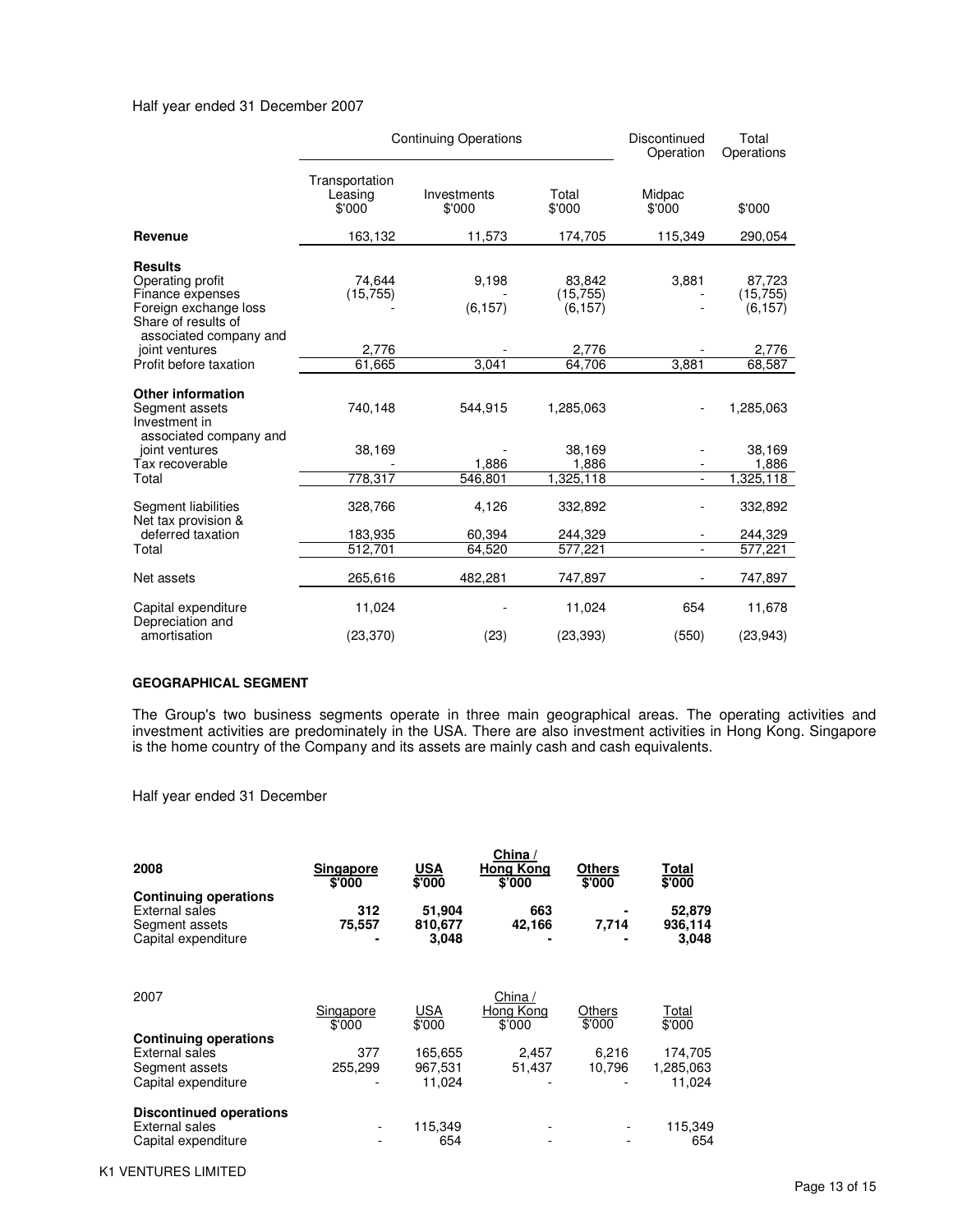#### **14. REVIEW OF SEGMENT PERFORMANCE**

Not applicable.

# **15. INTERESTED PERSON TRANSACTIONS**

|                                                                           |                     | Aggregate value of all<br>interested person<br>transactions during the<br>financial year under<br>review (excluding<br>transactions less than<br>\$100,000 and | Aggregate value of all<br>interested person<br>transactions conducted                  |                     |  |
|---------------------------------------------------------------------------|---------------------|----------------------------------------------------------------------------------------------------------------------------------------------------------------|----------------------------------------------------------------------------------------|---------------------|--|
| Name of Interested Person                                                 |                     | transactions conducted<br>under shareholders'<br>mandate pursuant to<br><b>Rule 920)</b>                                                                       | under a shareholders'<br>mandate pursuant to<br>Rule 920 of the SGX<br>Listing Manual. |                     |  |
|                                                                           | 1 Jul 08            | 1 Jul 07                                                                                                                                                       | 1 Jul 08                                                                               | 1 Jul 07            |  |
|                                                                           | to                  | to                                                                                                                                                             | to                                                                                     | to                  |  |
|                                                                           | 31 Dec 08<br>\$'000 | 31 Dec 07<br>\$'000                                                                                                                                            | 31 Dec 08<br>\$'000                                                                    | 31 Dec 07<br>\$'000 |  |
| <b>General Transactions</b><br><b>KCL Group</b><br>Greenstreet Partners * |                     |                                                                                                                                                                | 557<br>3,460                                                                           | 469<br>3,565        |  |
| <b>Corporate Treasury Transactions</b><br><b>KCL Group</b>                | ۰                   | ۰                                                                                                                                                              | 105,695                                                                                | 45,053              |  |
| <b>Total</b>                                                              | ۰                   | $\overline{\phantom{a}}$                                                                                                                                       | 109,712                                                                                | 49,087              |  |

\* This amount represents the full financial year transaction with the interested person as per agreement.

# **BY ORDER OF THE BOARD**

Yang Kai Hsien Company Secretary 10 February 2009